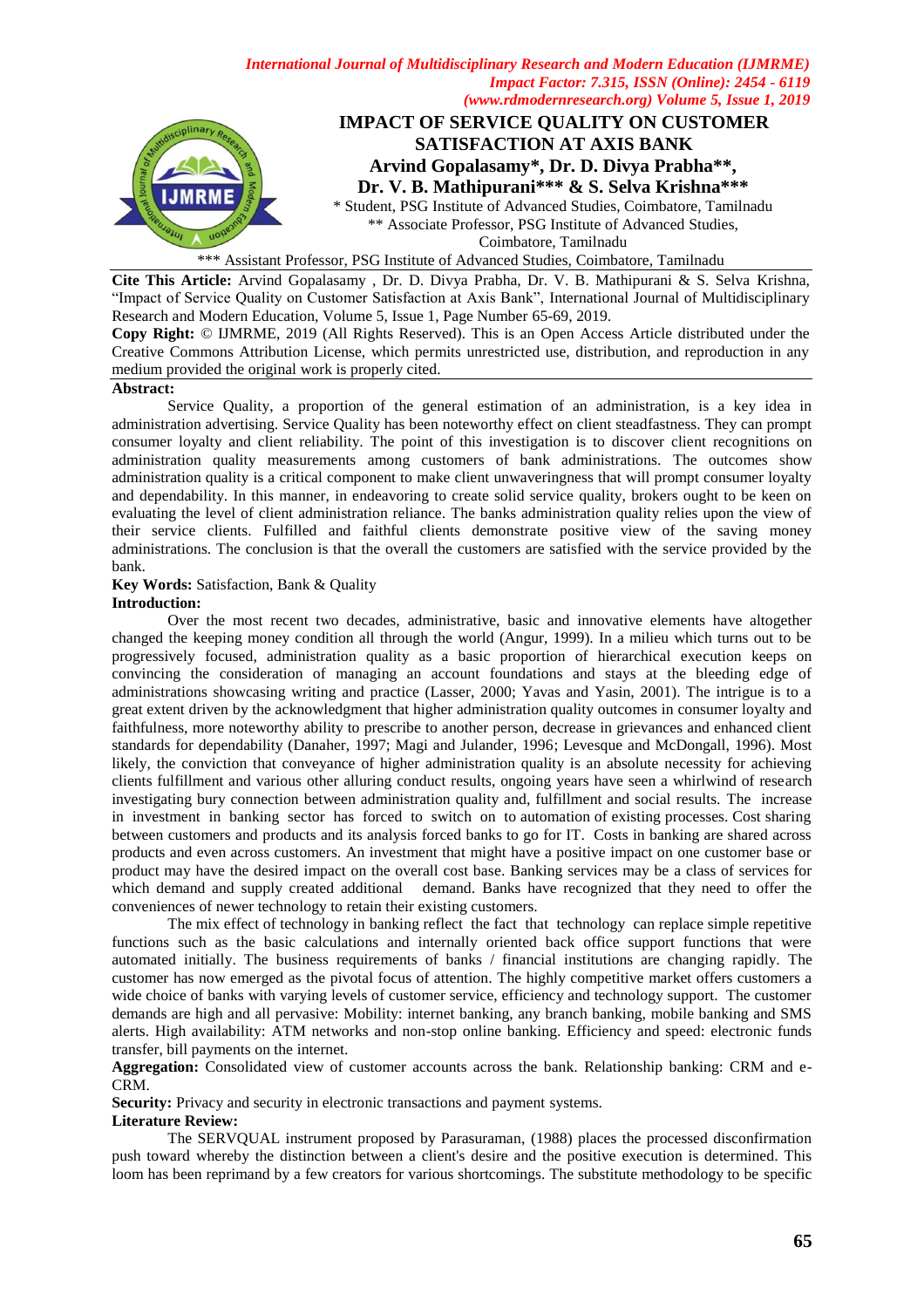SERVPERF, is that estimation of the clients view of the execution of an administration which gives sufficient appraisal to support quality. The expanding support on the estimation of administration quality by execution just estimation (SERVPERF) is seen (Andaleeb, and Basu, 1994; Zeithaml, 1996 and Cronin, 2000). Since the heaviness of proof in the writing underpins the utilization of International Journal of Management and Strategy July-Dec.2010 Vol.1, No.1 4. Administration Quality Dimension in Banks.

A few scientists have recommended that the scan for general conceptualization of the administration quality build might be useless (Levist, 1981; Lovetock, 1983). The administration quality build is either industry or setting explicit (Babakus and Boller, 1992). The estimation of the administration quality build is multidimensional. In its unique structure, administration quality comprises of five measurements (Parasuraman, 1988; Carman, 1990; Rust and Oliver, 1994).

# **Statement of the Problem:**

The Indian banking industry is going through a period of intense change, where liberalized business environment has affected the banking business by way of increasing competition, rising customer expectations, shrinking spreads and increasing disintermediation. There are different types of banks starting from public sector banks to private sector banks and co-operative banks. These Banks cater to the needs of various sections of Indian society. A number of the public sector banks focus and work in rural areas while others are mainly available in urban areas. Opening gates to Private sector banks in India led to various liberal financial reforms and modernization of Indian banking sector. Axis bank is a few nicely-identified private sector banks. Private sector banks usually function in the cities and upcoming towns. With introduction to superior and better technology, user-friendly policies. Banking has turn out to be simpler and speedy. Their customer friendly policies and straightforward accessibility have made them in style and trusted amongst people. With private banks and superior technology, the banking sector has progressed to turn into faster, exact and easier. Public sector banks largely dominate the Indian Banking industry; however, their share has been declining. Their inefficiencies came into picture only when the market competition and new glares started eating up their share. The setting up of a new companies environment has resulted in new changes for the public sector banks to retain their share and that has been taken as problem towards the study.

## **Objectives of the Study:**

- To trace the developments and the deployment of the technology in Axis.
- To examine the growth of e-transactions in general.
- To study the level of satisfaction of customers towards various technology used in Axis bank.
- To compare the demographic profile with level of satisfaction of customers.

### **Scope of the Study:**

• The study is to analyse the customers perception towards recent trends of service provided by the bank. **Limitations of the Study:**

- As the study is based on the perceptions of the customers and employees human bias may creep in.
- As the sources of secondary data vary descriptions in data reporting exist.
- There may be a bias in collecting the primary data with the customers.

# **Methodology of the Study:**

**Collection of Data:** The type of research methodology is descriptive and analytical. The data collected for the study includes both primary and secondary data.

**Secondary Data:** The secondary data was collected from the following:

- Reserve Bank of India: [www.rbiindia.com](http://www.rbiindia.com/) Bulletin, Statistical Tables Relating to Banks in India, Reports on Trend and Progress of Banking in India.
- Journals of the ICFAI management research, Prajnan Journal of Social and Management Sciences, Journals of Professional Banker, Journal of The Indian Institute of Bankers, Journal of Internet Banking and commerce, Journal of Banking
- & Finance, Indian Journal of Economics.
- The Bankers Magazine, Business Line, Bank Quest, Information Technology, Business India, Business Today, Business World, Asia Pacific Business Review, The Analyst, Readers Shelf.
- Various books, publications, articles, magazines.

**Primary Data:** The data has been collected through a well structured questionnaire and having discussion with sample respondents.

**Study Population and Area:** The primary data was collected in Coimbatore city only because it is not feasible to collect the data universally

**Sample Size Determination:** Selecting an appropriate sample size is a critical aspect in research with particular reference to this study. Since the banking customers and employees are so many, a sample of 250 was considered for the purpose of this study. The convincing sample method has been used for customers of the study.

**Tools of Analysis:** Percentage analysis and Chi-Square test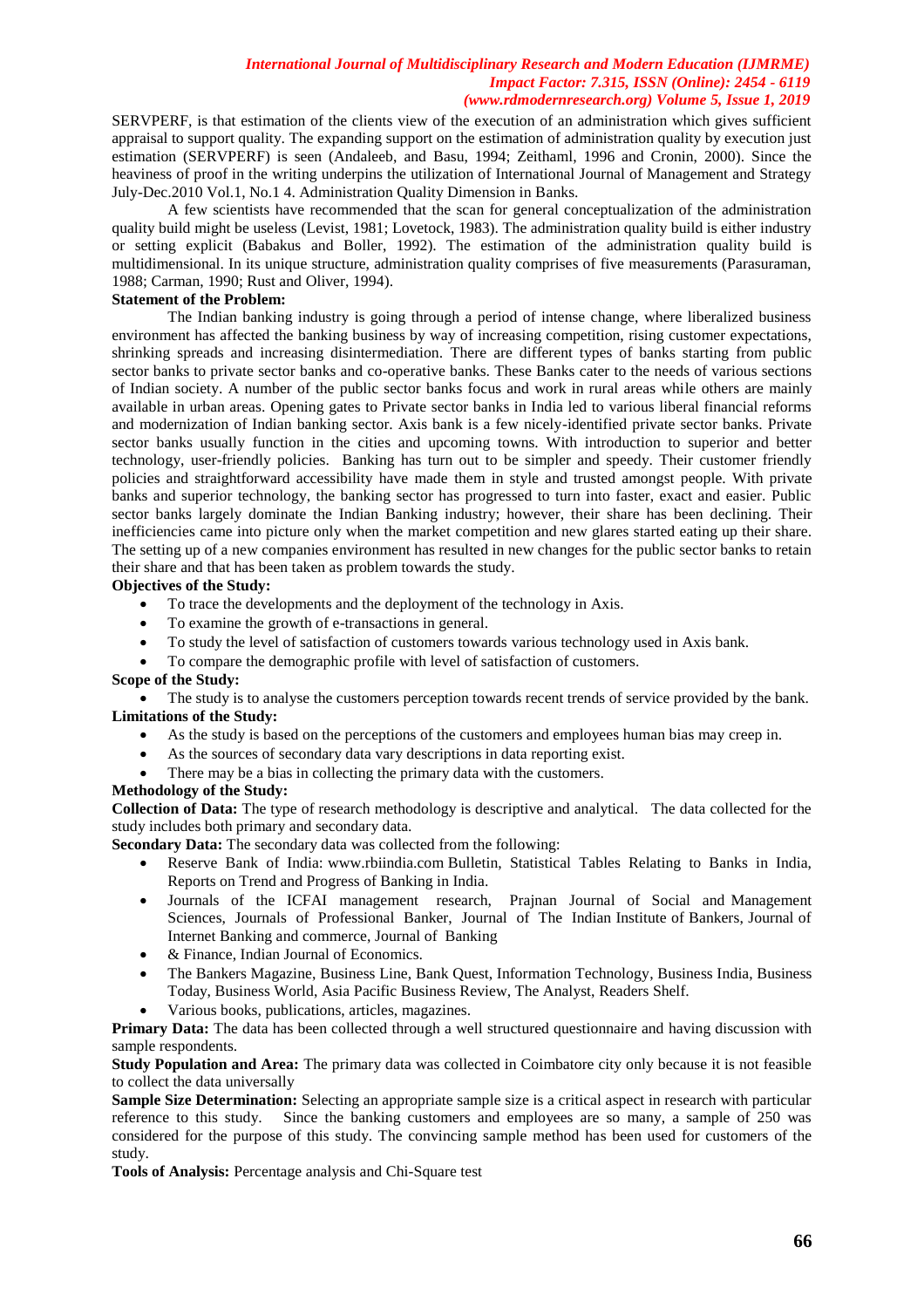| <b>Analysis and Interpretation:</b> |  |
|-------------------------------------|--|
|-------------------------------------|--|

| ana mici pi ctation.<br><b>Demo-Graphic Variables</b> | <b>Particulars</b> | <b>Frequency</b> | Percent |
|-------------------------------------------------------|--------------------|------------------|---------|
|                                                       | Male               | 182              | 72.8    |
| Gender                                                | Female             | 68               | 27.2    |
|                                                       | Total              | 250              | 100     |
|                                                       | Below 18           | 8                | 3.2     |
|                                                       | 18-25              | 91               | 36.4    |
| Age                                                   | 26-35              | 75               | 30      |
|                                                       | Above 35           | 76               | 30.4    |
|                                                       | Total              | 250              | 100     |
|                                                       | 10th               | 9                | 3.6     |
|                                                       | Higher secondary   | 8                | 3.2     |
| <b>Educational Qualification</b>                      | UG                 | 140              | 56      |
|                                                       | PG                 | 93               | 37.2    |
|                                                       | Total              | 250              | 100     |
|                                                       | Semi rural         | 20               | 8       |
|                                                       | Rural              | 83               | 33.2    |
| Place of Living                                       | Urban              | 129              | 51.6    |
|                                                       | Semi urban         | 18               | 7.2     |
|                                                       | Total              | 250              | 100     |
|                                                       | Below 5000/month   | 19               | 7.6     |
|                                                       | 5000-10000/month   | 128              | 51.2    |
| Income level                                          | 10000-20000/ month | 75               | 30      |
|                                                       | Above 20000/month  | 28               | 11.2    |
|                                                       | Total              | 250              | 100     |

## **Interpretation:**

The above table shows about the gender of the respondents were out of 250 respondents 72.8% are male and 27.2% are female. 3.2% are from the age group of below 18, 36.4% are from the age group of 18-25, 30% are for the age group of 26-35 and 30.4% are from the age group of above 35. 3.6% have completed their  $10<sup>th</sup>$ , 3.2% have completed their higher secondary, 56% have completed their UG, 37.2% have completed their PG. 38% are from semi rural area, 33.2% are from rural area, 51.6% are from urban area, 7.2% are from semi urban area. 7.6% are earning below 5000/month, 51.2% are earning from 5000-10000/month, 30% are earning from 10000-20000/month and 11.2% are earning above 20000/month.

## **Satisfaction towards Call Answering Time:**

|                            | <b>Frequency</b> | Percent |
|----------------------------|------------------|---------|
| <b>Highly Satisfied</b>    | 32               | 12.8    |
| Satisfied                  | 66               | 26.4    |
| Neutral                    | 109              | 43.6    |
| Dissatisfied               | 40               | 16      |
| <b>Highly Dissatisfied</b> |                  | 1.2     |
| Total                      | 250              |         |

### **Interpretation**

The above table shows about level of satisfaction of the respondents towards call answering time were out of 250 respondents 12.8% are highly satisfied, 26.4% are satisfied, 43.6% are neutral, 16% are dissatisfied and 1.2% are highly dissatisfied. It shows that most of the respondents are neutral about call answering time. **Satisfaction towards Flawless and Correct Operation:**

|                            | <b>Frequency</b> | Percent |
|----------------------------|------------------|---------|
| <b>Highly Satisfied</b>    | 28               | 11.2    |
| Satisfied                  | 114              | 45.6    |
| Neutral                    | 55               | 22      |
| Dissatisfied               | 31               | 12.4    |
| <b>Highly Dissatisfied</b> | 22               | 8.8     |
| Total                      | 250              |         |

## **Interpretation:**

The above table shows about level of satisfaction of the respondents towards flawless and correct Operation were out of 250 respondents 11.2% are highly satisfied, 45.6% are satisfied, 22% are neutral, 12.4% are dissatisfied and 8.8% are highly dissatisfied. It shows that most of the respondents are satisfied about flawless and correct operation.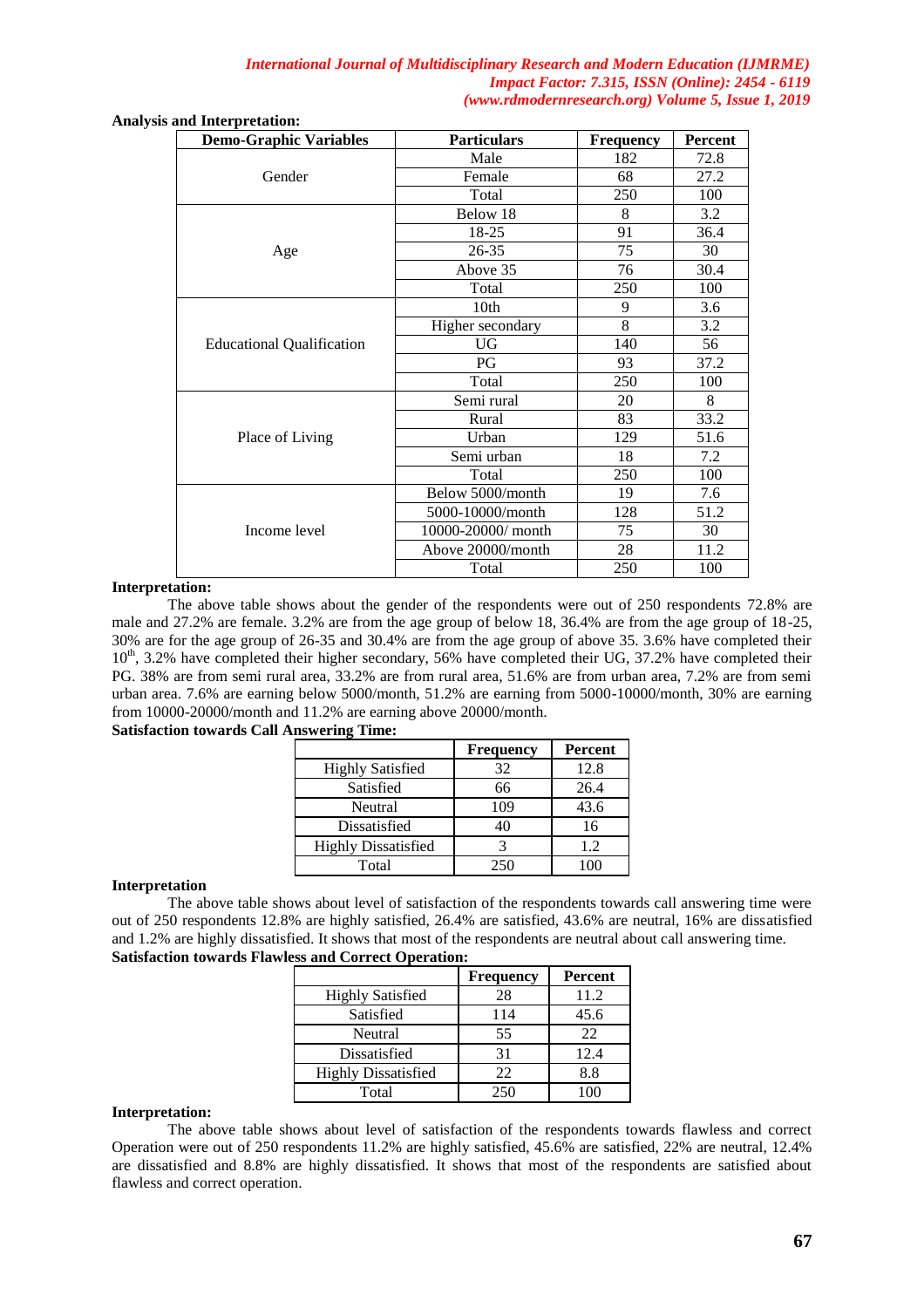|                            | <b>Frequency</b> | <b>Percent</b> |
|----------------------------|------------------|----------------|
| <b>Highly Satisfied</b>    | 45               | 18             |
| Satisfied                  | 90               | 36             |
| Neutral                    | 58               | 23.2           |
| Dissatisfied               | 25               | 10             |
| <b>Highly Dissatisfied</b> | 32               | 12.8           |
| Total                      | 250              |                |

# **Satisfaction towards Understanding and Replying Queries Correctly:**

## **Interpretation:**

The above table shows about level of satisfaction of the respondents towards understanding and replying queries correctly were out of 250 respondents 18% are highly satisfied, 36% are satisfied, 23.2% are neutral, 10% are dissatisfied and 12.8% are highly dissatisfied. It shows that most of the respondents are satisfied about understanding and replying queries correctly.

## **Satisfaction towards Working Hours:**

|                            | <b>Frequency</b> | <b>Percent</b> |
|----------------------------|------------------|----------------|
| <b>Highly Satisfied</b>    | 25               | 10             |
| Satisfied                  | 81               | 32.4           |
| Neutral                    | 71               | 28.4           |
| Dissatisfied               | 57               | 22.8           |
| <b>Highly Dissatisfied</b> | 16               | 6.4            |
| Total                      | 250              | 100            |

### **Interpretation:**

The above table shows about level of satisfaction of the respondents towards working Hours were out of 250 respondents 10% are highly satisfied, 32.4% are satisfied, 28.4% are neutral, 22.8% are dissatisfied and 6.4% are highly dissatisfied. It shows that most of the respondents are satisfied about working Hours.

## **Satisfaction towards General Assessment about the Service:**

|                            | <b>Frequency</b> | Percent |
|----------------------------|------------------|---------|
| <b>Highly Satisfied</b>    | 16               | 6.4     |
| Satisfied                  | 24               | 9.6     |
| Neutral                    | 97               | 38.8    |
| Dissatisfied               | 42               | 16.8    |
| <b>Highly Dissatisfied</b> | 71               | 28.4    |
| Total                      | 250              | 100     |

## **Interpretation:**

The above table shows about level of satisfaction of the respondents towards general assessment about the service were out of 250 respondents 6.4% are highly satisfied, 9.6% are satisfied, 38.8% are neutral, 16.8% are dissatisfied and 28.4% are highly dissatisfied. It shows that most of the respondents are neutral about general assessment about the service.

### **Age \* Satisfaction Towards Call Answering Time:**

 $H<sub>0</sub>$ : There is no significant relationship between age and satisfaction towards call answering time

H1: There is a significant relationship between age and satisfaction towards call answering time

| Crosstab                       |           |                     |           |         |                                          |                        |       |
|--------------------------------|-----------|---------------------|-----------|---------|------------------------------------------|------------------------|-------|
| Count                          |           |                     |           |         |                                          |                        |       |
|                                |           |                     |           |         | Satisfaction towards call answering time |                        |       |
|                                |           | Highly<br>Satisfied | Satisfied | Neutral | Dissatisfied                             | Highly<br>Dissatisfied | Total |
|                                | Below 18  | ℸ                   |           |         |                                          |                        |       |
|                                | 18-25     | 17                  | 28        | 36      | 10                                       |                        | 91    |
| Age                            | $26 - 35$ |                     |           | 47      | 16                                       |                        | 75    |
|                                | Above 35  | 8                   | 26        | 26      | 14                                       |                        | 76    |
| 32<br>Total<br>109<br>66<br>40 |           |                     |           |         |                                          | 250                    |       |

| <b>Chi-Square Tests</b> |                     |  |                       |  |
|-------------------------|---------------------|--|-----------------------|--|
|                         | Value               |  | Asymp. Sig. (2-sided) |  |
| Pearson Chi-Square      | $72.588^{\text{a}}$ |  |                       |  |